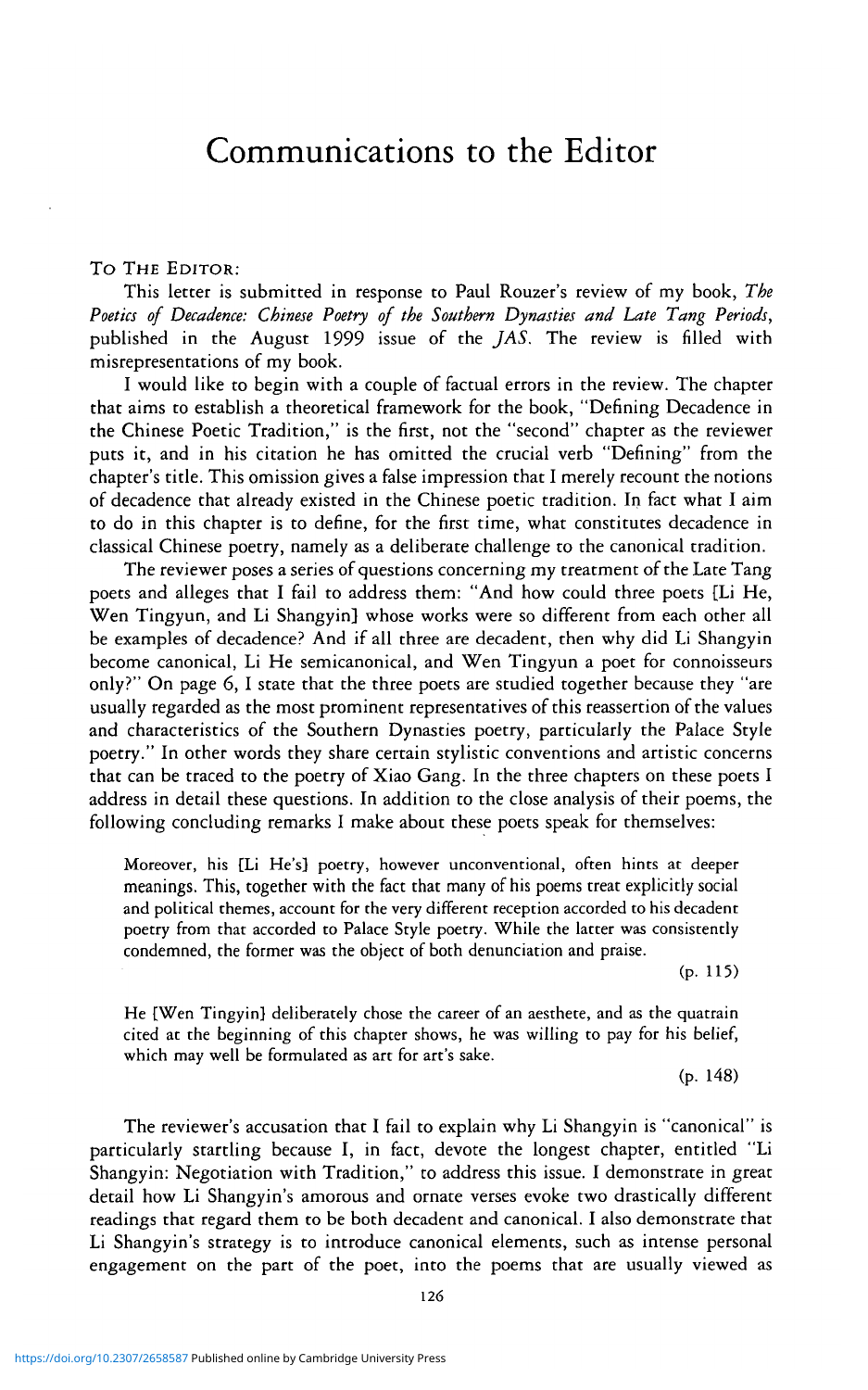decadent. His poems therefore "meet the canonical demands that a literary work embody meanings beyond the linguistic medium, preferably meanings that express the poet's feelings or thoughts" (p. 155). This changed the audience's perception of decadent poetry; "Thus, in Li Shangyin's oeuvre Chinese decadent poetry has at last managed a successful negotiation with the canonical tradition" (p. 188).

Finally, the reviewer asserts that "the problem here is that the author has attempted to pose a historical question and answer it ahistorically." I must say that my concern is to establish decadent poetry as a genre, and to illustrate that "there is a continuity and development from the much condemned Palace Style poetry of Xiao Gang to the much admired poetry of Li Shangyin" (p. 189). This is indeed not a history of "cultural, social" and "intellectual" backgrounds that the reviewer demands from me. Indeed as I make clear in the introduction I have no intention to take on such a grand project, which is why I call my book "an intertextual study" (p. 1). I believe that often a literary phenomenon cannot be explained, at least not fully, by a positivistic resort to the "era" that has produced it, and that by examining the intertextual relations of the texts from different periods we may gain insights into its unique nature. Therefore, the "continuity and development" that I have sketched does constitute the *intertextual* and *generic* history of decadent poetry, and as such it is not "ahistorical." The reviewer seems to regard such an approach as inherently flawed and therefore illegitimate, but as the ancient adage *shi wu dagu* suggests, in poetry criticism no interpretation is complete and final. However, to reach a judgment of a particular interpretation one first has to investigate carefully; so let our careful readers make their own judgments.

> FUSHENG Wu *University of Utah*

TO THE EDITOR:

I am indeed sorry that I said Professor Wu's theoretical frame occurs in the second chapter. I had accidentally considered the "Introduction" as the first chapter. Other than that, I hold to my criticisms.

I can see how Professor Wu received the impression from my review that I thought that he was "merely recount[ing] the notions of decadence that already existed in the Chinese poetic tradition." I was referring more to his effort to make Liang critical texts speak to his own conception of "decadence." He treats the concept almost completely unproblematically, though he makes a cursory and ahistorical (yes, ahistorical!) gesture toward decadence in nineteenth century Europe. This vague sense that he inherits from post-Romantic literary history leads him to believe that the literary qualities he thinks he has found constituted a "challenge" to the "canonical tradition." (I might add: *which* canonical tradition? when do canons get defined? Was the sixth-century canon the same as the ninth, or the same as the twentieth?)

The author says he studies Li He, Li Shangyin, and Wen Tingyun together because they "are usually regarded as the most prominent representatives of this reassertion of values and characteristics of the Southern Dynasties poetry, particularly the Palace Style poetry." We should be cautious of using the passive voice, and we cannot base our analysis merely on the assumptions of past literary historians and critics. While these poets loved and imitated Southern dynasties poetry, it is another thing to see this aspect of their work as necessarily unifying them in some supposed "decadence" or in leading them to participate in an oppositionist poetics. I hold to my point that